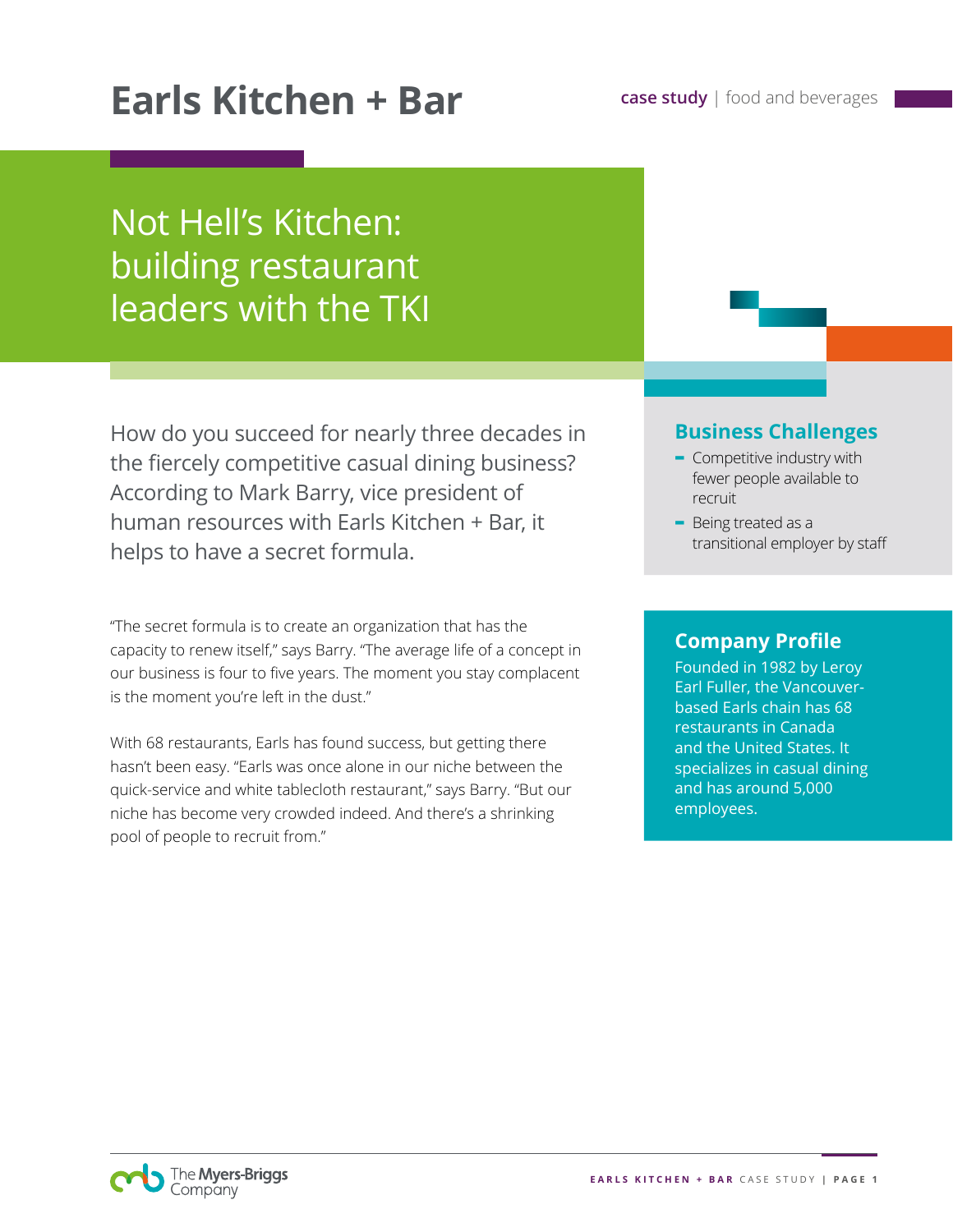## **Earls Kitchen + Bar**

### **Solution**

To stay ahead of the competition, Earls invests heavily in training people for the knowledge and competencies they need to run a restaurant, and in developing them as leaders.

"The key to everything is developing excellent leaders," says Barry. "People don't quit their jobs, they quit their bosses. To create engagement, we need to have the strongest leadership of any industry."

Barry notes that employees are referred to as 'business partners' at Earls, and that the majority of leaders come up through the company. "But our business is considered transitional—a steppingstone for people seeking other careers. The big challenge for our leaders, who manage up to 200 part-time staff with widely varying goals, is getting that workforce to buy in to our vision."

A key ingredient in the Earls secret formula is the Thomas-Kilmann Conflict Mode Instrument (TKI). The organization has been using it since 2006 in its team leadership seminars for junior leaders, such as day supervisors and kitchen supervisors.

"We address leadership development as a philosophy of personal mastery," says Barry. "Really effective leaders develop a capacity to take information about themselves and systematically work on improving. With less experienced people who need to engage transitional staff, it's crucial for them to ask, 'What kind of leader am I?'"

## **Solution**

- **-** Use TKI instrument
- **-** Build it into team leadership seminars

The TKI positions conflict in terms of self-awareness, so people understand their own tendencies for handling conflict. It helps them realize that there are choices in dealing with conflict not better or worse, but more or less effective in various situations.

**Mark Barry,**  Vice President of HR, Earls Restaurants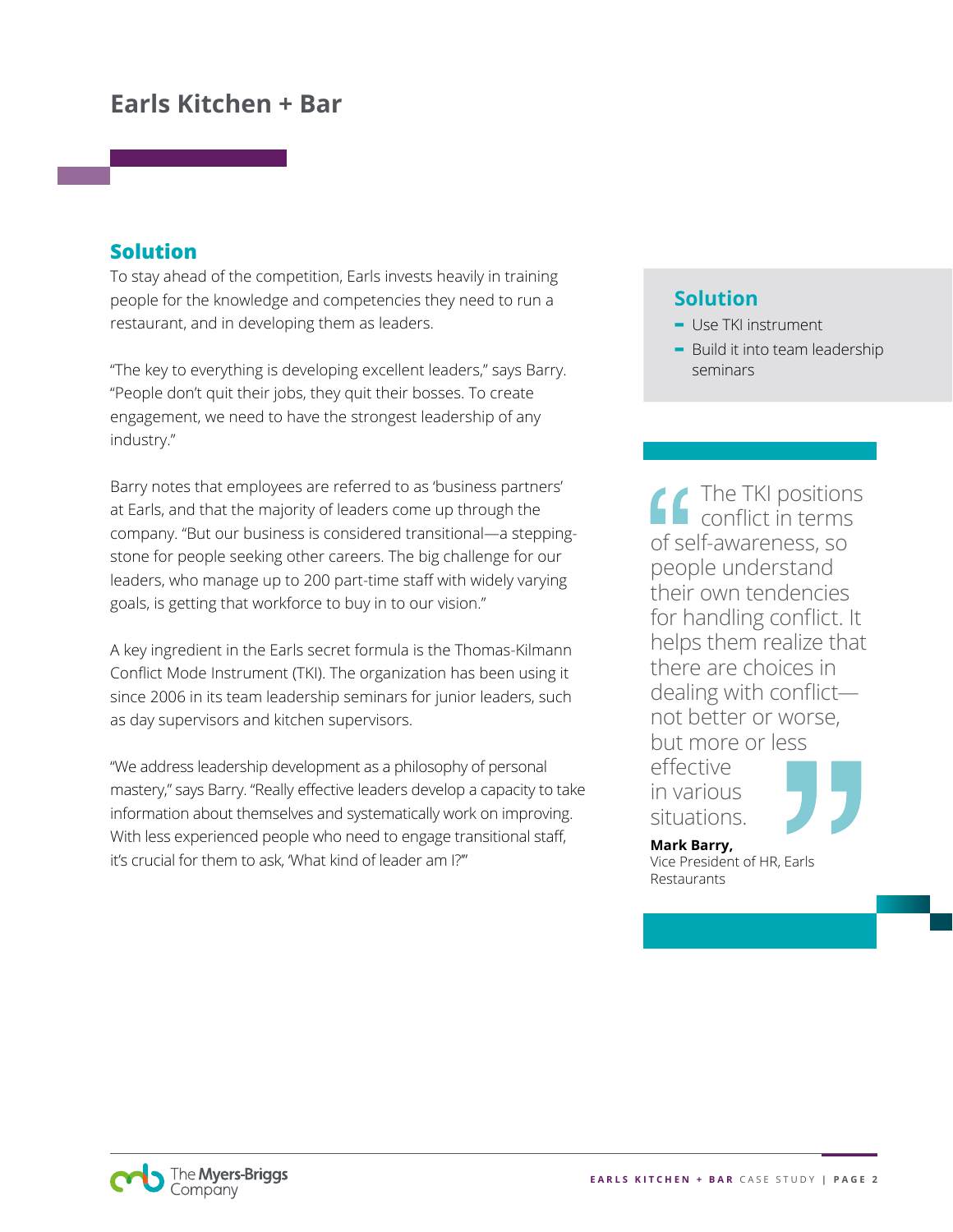## **Earls Kitchen + Bar**

### **Results**

Armed with information the TKI gives them about themselves, leaders at Earls learn to master one of the toughest challenges of all. "Conflict invariably comes up with leaders who are managing so many relationships," says Barry, "but dealing with conflict is difficult for many people."

"The TKI positions conflict in terms of self-awareness, so people understand their own tendencies for handling conflict. It helps them realize that there are choices in dealing with conflict—not better or worse, but more or less effective in various situations—and that there are consequences of choosing each mode. What opportunities exist for them to use other modes in a strategic way?"

Barry sees that kind of strategic thinking as vital to being an effective leader: "Leaders have to be very deliberate and strategic. If they can put aside emotion and defensiveness, and create that pause, that moment of rationality—that is the essence of leadership."

Barry says creating strong leaders is a point of professional pride at Earls, whether those leaders stay with the company or not. "Leadership is a personal voyage. We often get letters from people who say it has benefited their career and their personal life. As an organization, that sort of feedback and contact really juices us. We have left people with something they can take away. That is very inspiring to us."

**Mark Barry** is a graduate of Queen's University and a certified executive coach. Mr. Barry has led Earls' strategic human resources initiatives since 1995. Earls Kitchen + bar was voted number 1 in the 2016 Best Places to Work study by Glassdoor North America.

## **Results**

- **-** Effective strategy for developing in-house leaders
- **-** Culture of creating strong leadership